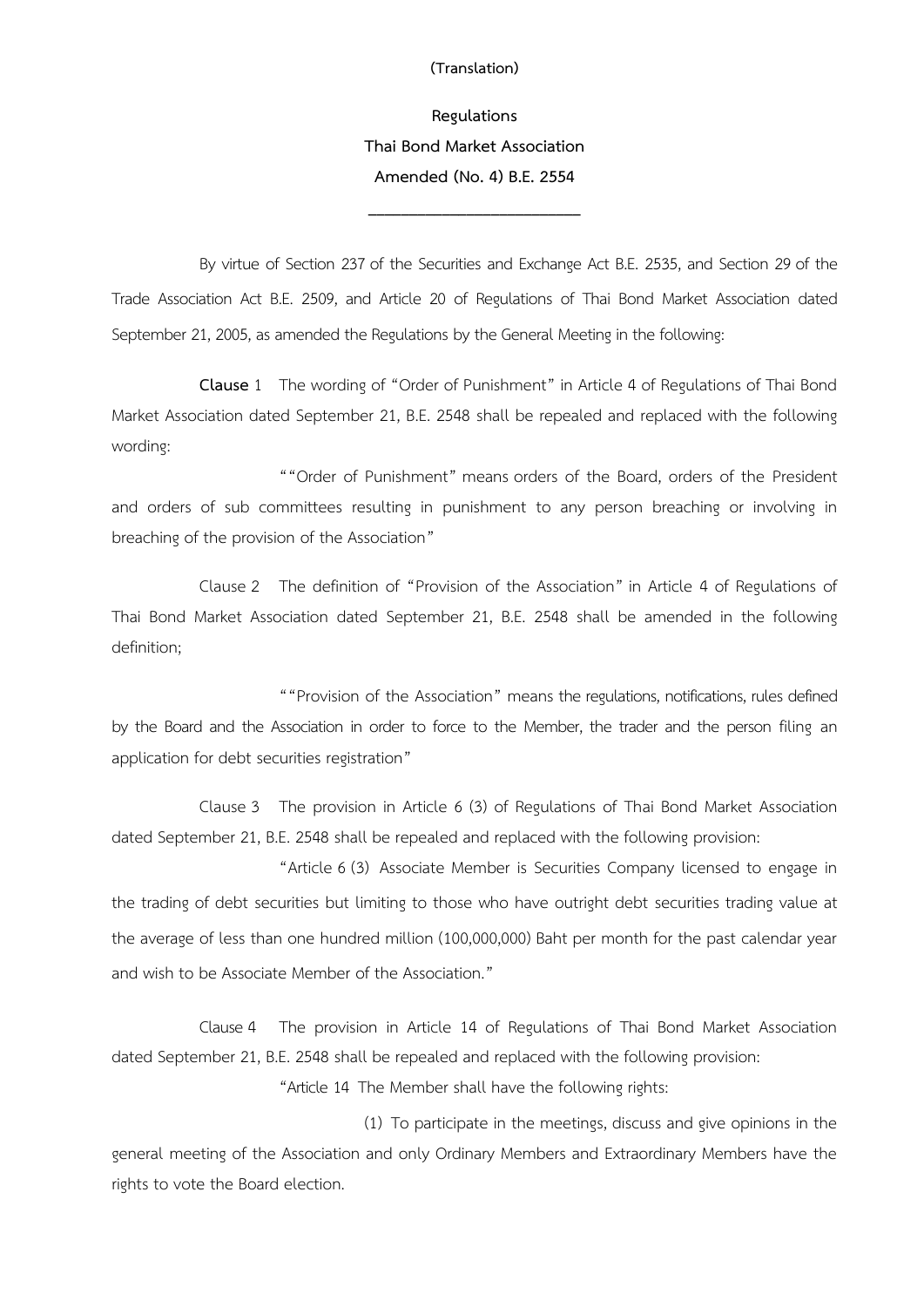(2) To propose the opinions or recommendation to the Association and the Board concerning the Association's business;

(3) To use the services made available by the Association pursuant to the rules, terms and conditions and procedure prescribed by the Association."

Clause 5 The provision in Article 16 of Regulations dated September 21, B.E. 2548, as amended by Article 1 of the Regulations of Thai Bond Market Association amended (No. 3) B.E. 2553 dated May 10, B.E. 2553 shall be repealed and replaced with the following provision:

"Article16 The Board of Director shall have no more than 11 members, consisting of 1 president who shall be a director by position and the person elected by the Ordinary and Extraordinary Members not more than 10 persons, of whom not less than 3 directors shall be independent directors."

Clause 6 The provision in Article 17 of Regulations of Thai Bond Market Association dated September 21, B.E. 2548 shall be repealed and replaced with the following provision:

"Article17 The independent directors under Article 16 shall not be executive, director, president, person who having day–to–day managerial powers, personnel, employees, or major shareholders of the Member."

Clause 7 The provision in Article 71 of Regulations of Thai Bond Market Association dated September 21, B.E. 2548 shall be repealed and replaced with the following provision:

"Article71 A Disciplinary Committee shall consist of 5 members consisting of 2 Directors representing the Association and at least 3 members from non-member companies comprising of at least one expert in securities business and one expert in law."

Clause 8 The provision in Article 75 of Regulations of Thai Bond Market Association dated September 21, B.E. 2548 shall be repealed and replaced with the following provision:

"Article75 The Disciplinary Committee shall have the power to consider the charge and mete out punishment to the Members and bond traders who committed or took part in the breach of rules and regulations of the Association except for the following:

(1) Revocation of the membership;

(2) Other cases as prescribed by the Board"

Clause 9 The provision in Article 77 (4) of Regulations of Thai Bond Market Association dated September 21, B.E. 2548 shall be repealed and replaced with the following provision:

"Article77 (4) Period to clear up the charge shall not exceed sixty (60) days from the date of receiving letter of notification."

Clause 10 The title name of Section XI of Regulations of Thai Bond Market Association dated September 21, B.E. 2548 shall be repealed and replaced with the following title name: